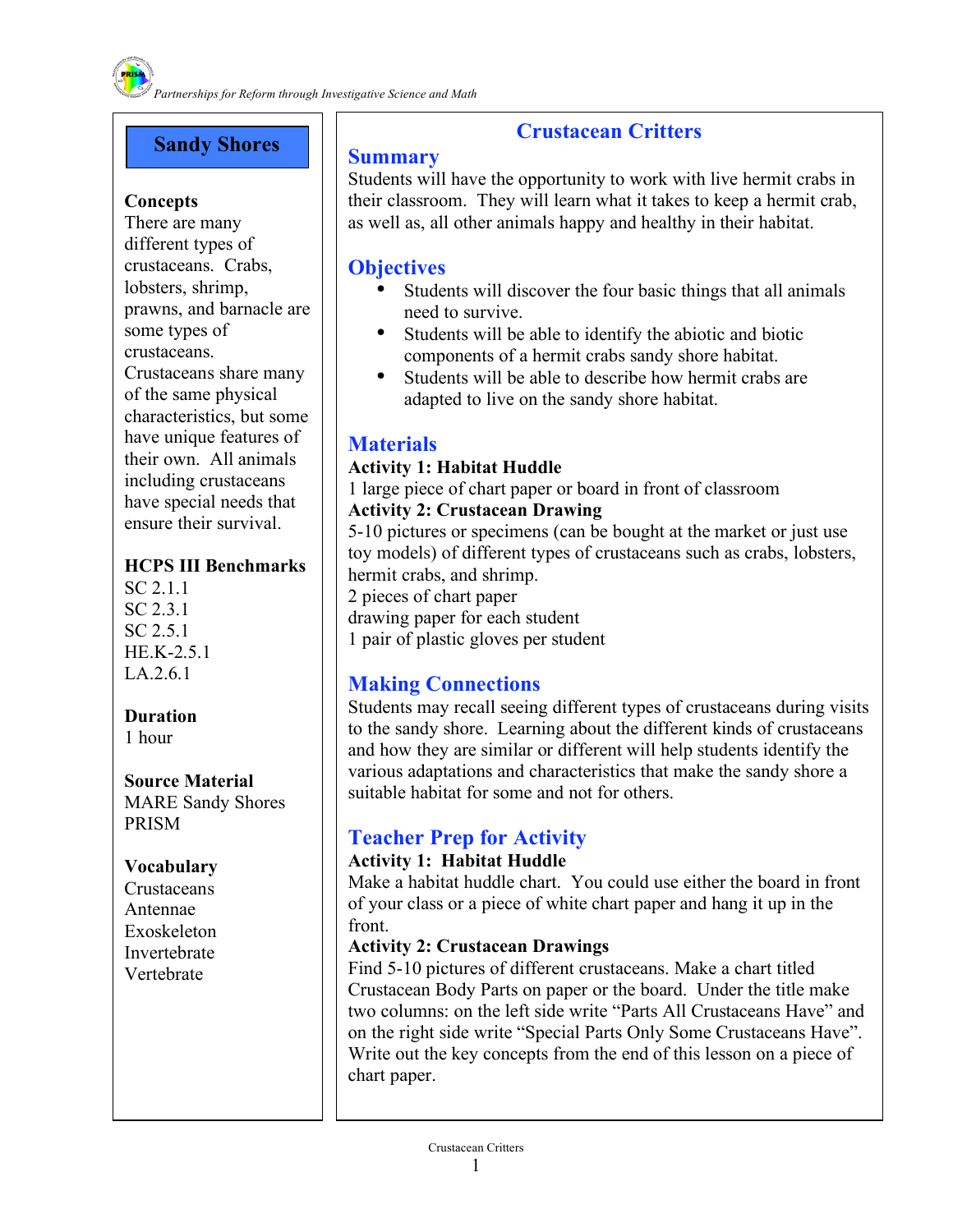

### **Background (for teacher)**

All crustaceans share some similar characteristics. **Crustaceans** are a type of arthropods, like insects. They are all **invertebrates** meaning that they do not have a backbone. All crustaceans have 10 legs (some have less than 10, like crayfish). They have hard outer coverings called **exoskeletons** that are used to protect themselves from predators. The exoskeleton is not a shell but rather a hard outside skeleton. This hard crusty outside is how they got the name crustacean. They also have jointed legs and segmented bodies. There are many different types of crustaceans including shrimp, crabs, lobster, prawns, and barnacles. Most of them live in the ocean or in fresh water like a pond. However, some have adapted to live on the land. All crustaceans have two pairs of **antennae**, a three-part body including a head, thorax, and abdomen.

Crabs are one type of crustacean that has five pairs of legs (10 total). The first pair of their legs are their large pincers. They usually move sideways but can move in all directions. There are two different groups of crabs: true crabs and false crabs. Hermit crabs are false crabs because they have different physical characteristics than true crabs. For example, they do not have the hard outer exoskeleton. The main difference is that hermit crabs use shells to protect their bodies.

### **Procedure**

### **Activity 1: Habitat Huddle (This should take ~30 minutes)**

*Main Question: What does it take to be a crab?*

- 1. To begin the activity, read, define, and write the new vocabulary words on your sandy shores vocabulary list (HINT: you may need to consult the background for the next lesson if you are not sure of the definitions). Be sure that the students understand that a habitat is a home that includes everything that an animal needs to survive.
- 2. Put the students into groups of 2 and have them spread out throughout the classroom where they feel comfortable. Assign each student either #1 or #2.
- 3. Explain that you will be asking them questions and that each person will have a chance to share their answers and ideas. Buddy #1 will answer first while Buddy #2 listens and then shares Buddy #1's ideas with the rest of the class. Then they will switch roles.
- 4. Ask Buddy #1 the first question from the list below. Give them 30-60 seconds to talk about their ideas to Buddy #2.
- 5. Ask Buddy #2's to share those ideas with the rest of the class and list them in words or pictures on your habitat huddle chart that you hung in front of the class.
- 6. Switch roles and remind the students that only one person talks while the other listens. Pose question #2 for Buddy #2 to answer. Give them 30-60 seconds and then ask them to share, again listing their responses on the chart.
- 7. Repeat steps 4-8 until all the questions have been asked and responses have been recorded on the chart.

*List of Questions:*

- *1. What things do animals need to have in their habitat in order to survive? (food, water, shelter, mate, plants, air, etc.)*
- *2. We are studying the sandy shore habitat. What are some animals that might live there? Describe what one of those animals looks like.*
- *3. Imagine that you are a crab that lives on a sandy shore. Describe what your home might look like.*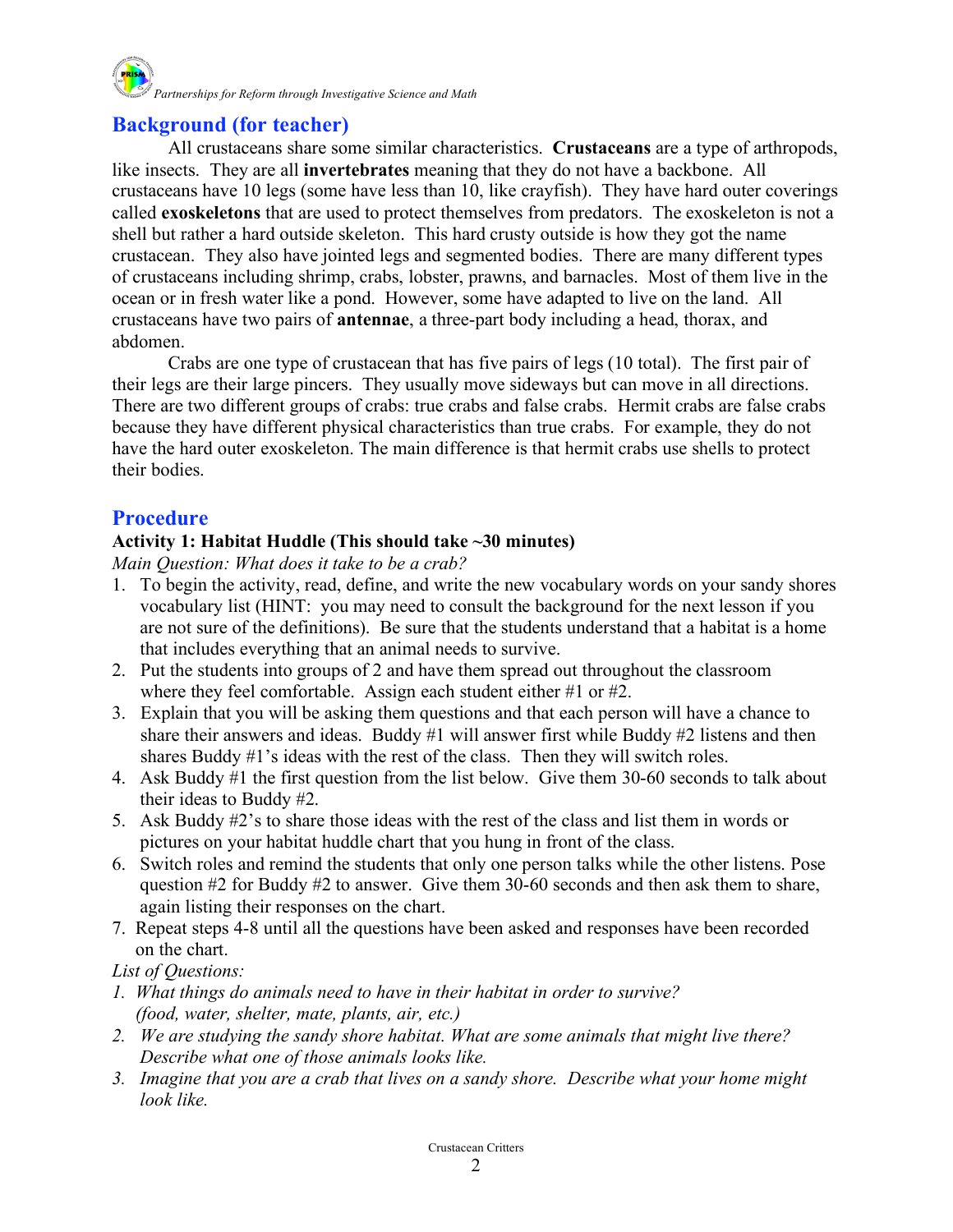

4. *What would you eat and where would you find water? How would you protect yourself from being eaten by something else?*

### **Activity 2: Crustacean Drawings (This should take ~30 minutes)**

- 1. Separate the students into groups of four (larger groups may be necessary for bigger classes) and have the groups spread out in the classroom.
- 2. Distribute a different picture or example (model, dead casing, actual one from seafood market, etc.) of a crustacean to each of the small groups. If you are using actual specimens, distribute gloves to students to protect them from bacteria on dead specimens if they are touching them.
- 3. Give each student one piece of white/drawing paper and a pencil to each student.
- 4. Tell the students that each group will become an expert on the animal in their picture, BUT that all the animals are a kind of crustacean. They will need to find out what all the crustaceans have in common and what is different or special about each one.
- 5. Have them sit with their group around the picture. Explain that each student must draw and label all the parts of the body that they can see. If they do not know the names, then have them make up a name that describes the part. Once each student's drawing is complete, rotate the specimens around the groups so all groups can quickly see the different specimens before the discussion.
- 6. Display the drawings around the room and have a volunteer from each group explain their labels and drawings. As they are describing their body parts, ask them to tell you where to list those features on your Crustacean Body Parts chart in front of the class. Should it go on the left side for parts all crustaceans share or the other for special parts only some crustaceans have. Keep the chart for reference in the next lesson.
- 7. To end the lesson, review the key concepts from the day: (HINT: it may help to have them written on paper and read them aloud together at the end):

### **A habitat is a home and has everything an animal needs to survive.**

### **Each kind of animal has its own special needs for food, water, air, and shelter. HOMEWORK (Optional):** Crayfish Homework Sheet

### **Assessments**

Crustacean drawings complete with labels

### **Resources**

edhelper.com/AnimalReadingComprehension\_23\_1.html http://atschool.eduweb.co.uk/sirrobhitch.suffolk/key/shrimps&.htm

### **Literature Connections**

### **A House for Hermit Crab by Eric Carle**

This book provides an excellent resource to help the students start thinking about hermit crabs that can be found on the sandy shore. The students will hear general information about the hermit crab and its home. It provides an excellent introduction to the next lesson and can be used to get the students excited about working with real live hermit crabs in your next session.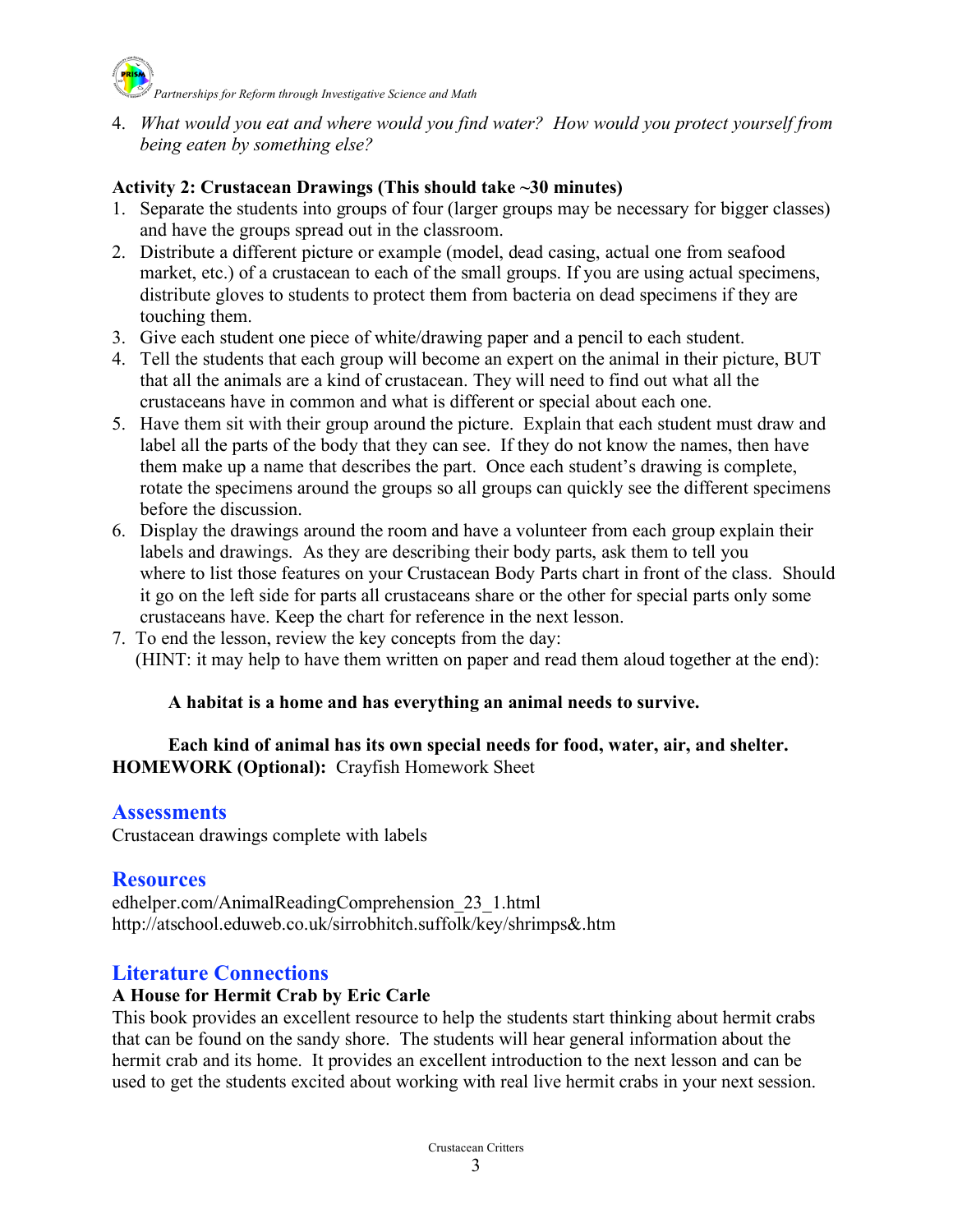

### **Pagoo by Holling Clancy**

This book provides an excellent story about a hermit crab named Pagoo. It tells the story of Pagoo as he grows and learns about life in the sea. The illustrations alone can provide the students with a lot of information about hermit crabs.